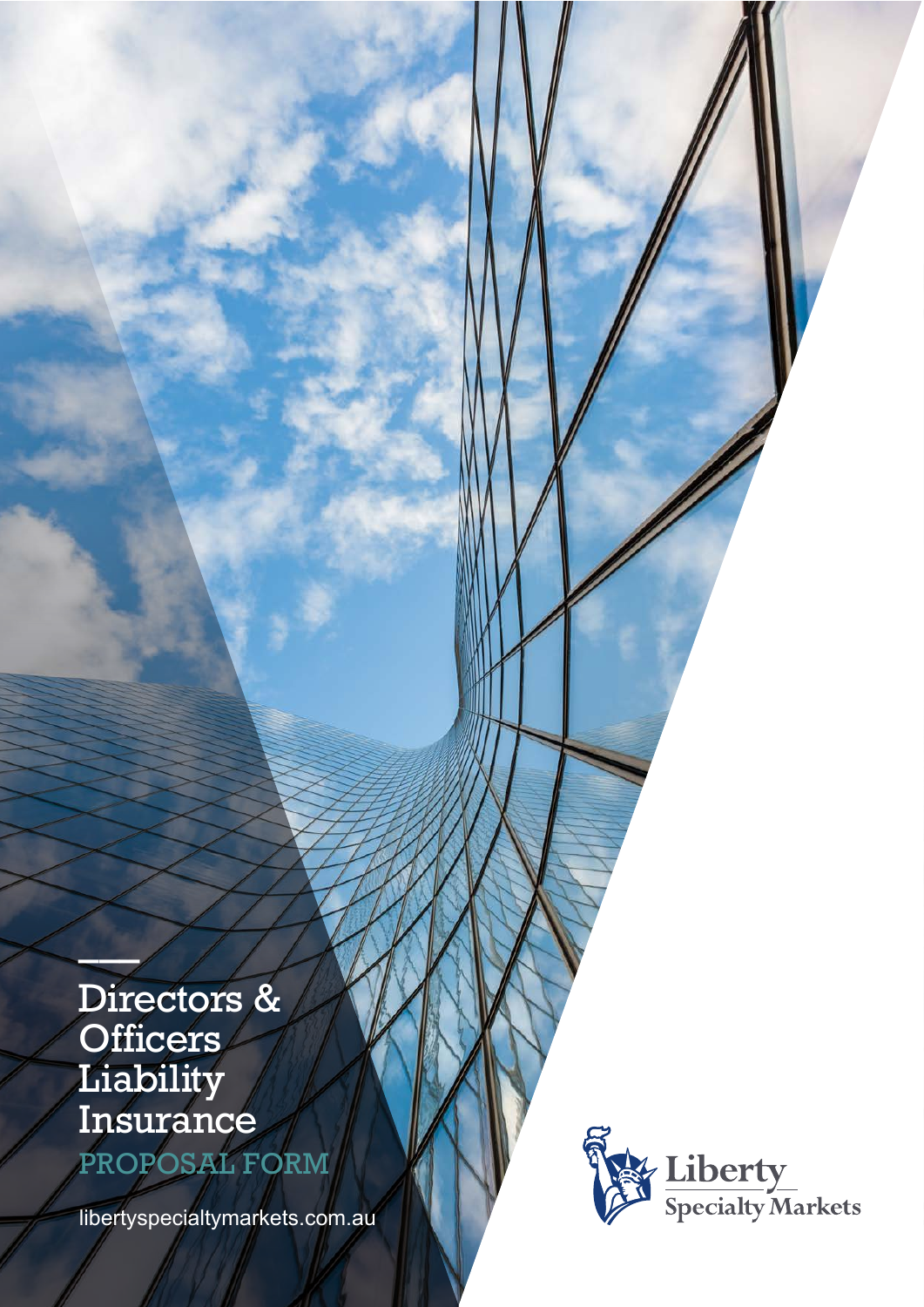#### **Important Notices**

#### **Trade Sanctions**

Liberty will not be deemed to provide cover nor be liable to pay any claim or provide any benefit hereunder to the extent that the provision of such cover, payment of such claim or provision of such benefit would expose Liberty or its parent to any sanction, prohibition or restriction under United Nations resolutions or the trade or economic sanctions, laws or regulations of Australia, the European Union, United Kingdom, United States of America or other applicable jurisdiction.

# **Duty of disclosure**

Before you enter into a contract of general insurance with an insurer, you have a duty, under the Insurance Contracts Act 1984 (Cth), to disclose to the insurer every matter that you know, or could reasonably be expected to know, is relevant to the insurer's decision whether to accept the risk of the insurance and, if so, on what terms. You have the same duty to disclose those matters to the insurer before you renew, extend, vary or reinstate a contract of general insurance.

Your duty however does not require disclosure of a matter:

- $\blacktriangleright$  that diminishes the risk to be undertaken by the insurer;
- that is of common knowledge;
- that your insurer knows or, in the ordinary course of its business, ought to know; or
- as to which compliance with your duty is waived by the insurer.

#### **Non disclosure**

If you fail to comply with your duty of disclosure, the insurer may be entitled to reduce their liability under the contract in respect of a claim or may cancel the contract. If your non-disclosure is fraudulent, the insurer may also have the option of avoiding the contract from its beginning.

## **Subrogation**

If Liberty grants indemnity under this policy, then Liberty shall be subrogated to all of the Insured's rights of recovery against any person, trustee, company or entity whether or not a payment has in fact been made and whether or not the Insured or Insured Person has been compensated in full for their loss. The Insured must, at its own cost, provide all reasonable assistance to Liberty (including, but not limited to giving information, signing documents and giving



#### **Claims made insurance**

This is a proposal for a 'Claims Made' policy of insurance. This means that the policy covers you for any claims made against you and notified to the insurer during the policy period or any applicable reporting period. The policy does not provide cover in relation to:

- any claim made, threatened or intimated against you prior to the commencement of the policy period;
- $\triangleright$  any claim or fact that might give rise to a claim. reported or which can be reported to an insurer under any insurance policy entered into before the commencement of the policy period;
- any claim or fact that might give rise to a claim, noted in this proposal or any previous proposal;
- any claim arising out of any fact you are aware of before the commencement of the policy period;
- any claim made against you after the expiry of the policy period.

However, the effect of Section 40(3) of the Insurance Contracts Act 1984 (Cth) is that where you become aware, and notify us in writing as soon as is reasonably practicable after first becoming aware but within the policy period, of any facts which might give rise to a claim against you, any claim which does arise out of such facts shall be deemed to have been made during the policy period, notwithstanding that the claim was made against you after the expiry of the policy period.

#### **Inadequate space to answer**

If there is inadequate space to answer any of the questions or make any comment or you need to disclose something to us because of your Duty of Disclosure, please attach a separate piece of paper to this proposal giving full details of additional information.

# **Included in this form**

Proposal form

**Schedule to complete if applicable** Outside directorships



Professional & Financial Risks | D&O Liability Insurance | Proposal Form | AU | April 2022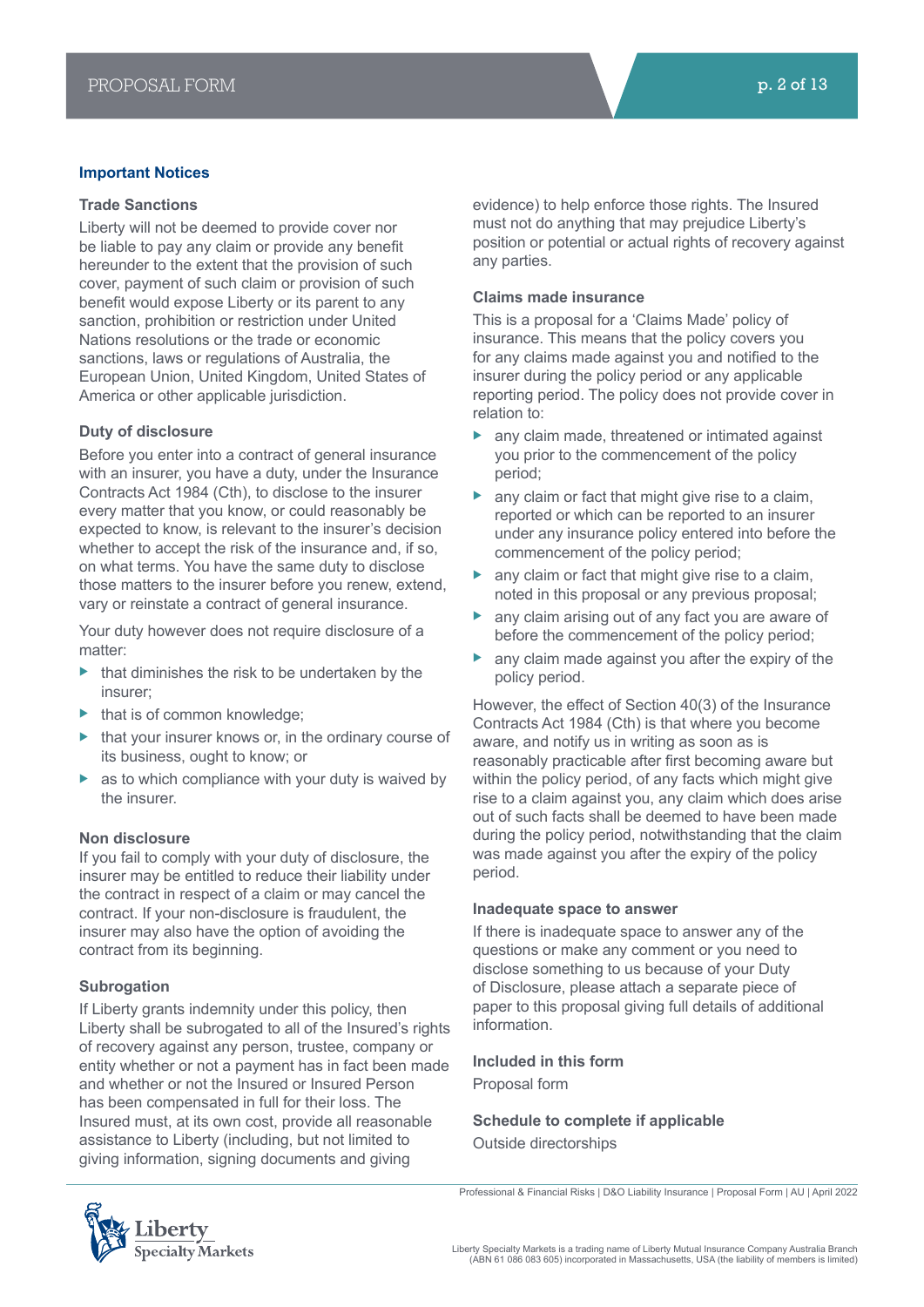| 1. |           | <b>COMPANY DETAILS</b>                                 |
|----|-----------|--------------------------------------------------------|
|    |           | a) Name of the Company                                 |
|    |           | b) Business Registration No.                           |
|    |           | c) Address (please specify a street address only)      |
|    |           | <b>Street</b>                                          |
|    |           | Postcode<br><b>State</b><br>City                       |
|    |           | Country                                                |
|    |           | d) Contact                                             |
|    |           | e) Name                                                |
|    | $f$ )     | Position                                               |
|    |           | Telephone<br>Email                                     |
|    | g)        | Country of registration                                |
|    | h)        | Date established                                       |
|    | $\vert$ ) | Website address                                        |
|    |           |                                                        |
| 2. |           | <b>OWNERSHIP</b>                                       |
|    |           | a) Type of company                                     |
|    |           | Private<br>Public listed<br>Government owned<br>Mutual |
|    |           | Public unlisted<br>Not for profit<br>Other             |
|    |           | If other, please provide details:                      |
|    |           |                                                        |

b) If the Company or any of its subsidiaries have securities which are either publicly listed or have unlisted securities issued, then please provide details (including but not limited to the stock exchange, type of securities, etc):

c) Please list all shareholders who control more than 10% of the Company's share capital and the percentage of shares held by those shareholders.





Professional & Financial Risks | D&O Liability Insurance | Proposal Form | AU | April 2022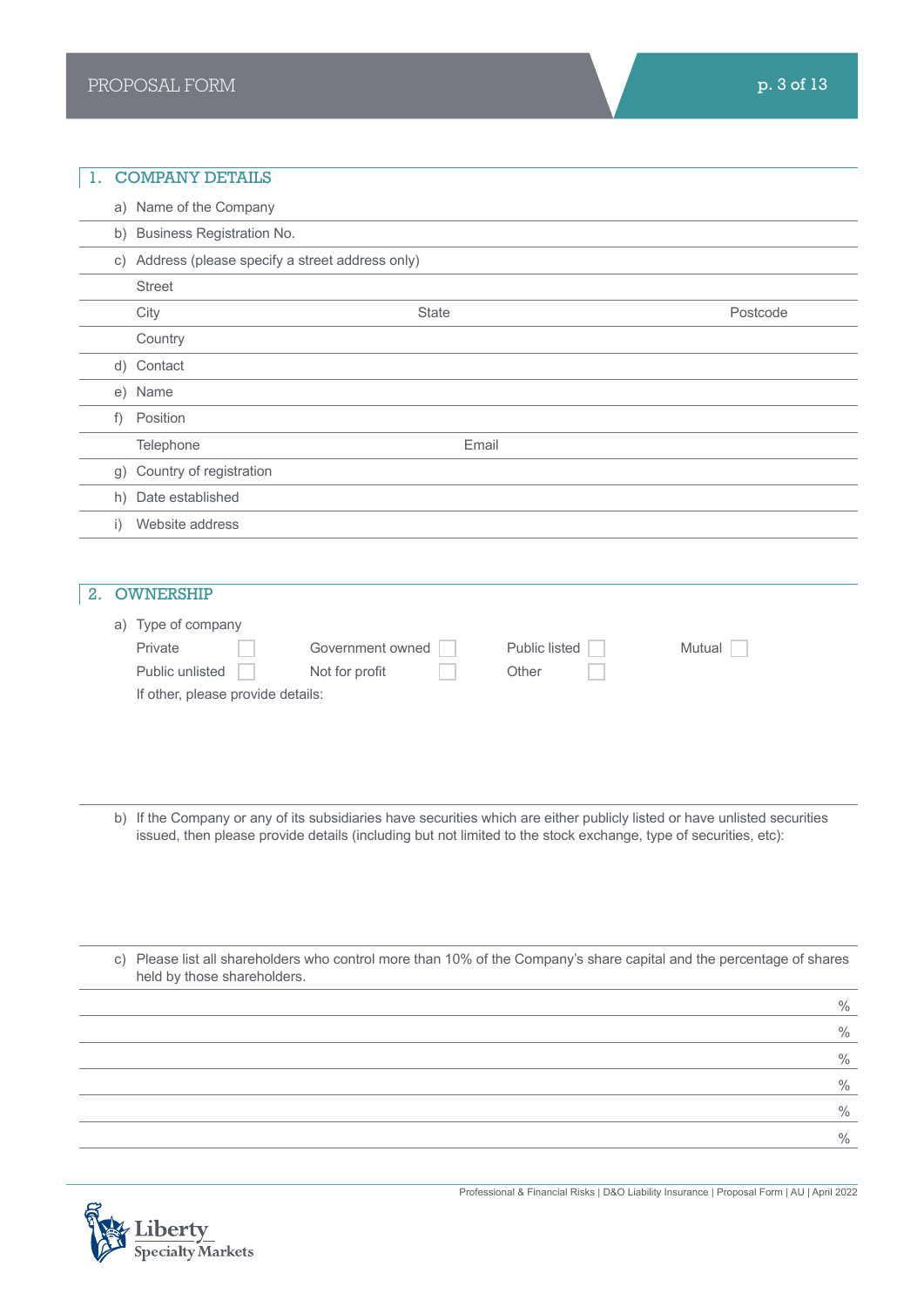# 3. OPERATIONS

a) Please describe the nature of the operations of the Company and its subsidiaries:

# 4. MATERIAL CHANGES

| a) |    | During the last three (3) years, has:                                                                                                 |            |      |
|----|----|---------------------------------------------------------------------------------------------------------------------------------------|------------|------|
|    |    | the name of the Company changed?                                                                                                      | Yes        | No I |
|    | Ш. | the capital structure of the Company changed?                                                                                         | <b>Yes</b> | No I |
|    |    | iii. any subsidiary of the Company been sold or ceased trading?                                                                       | Yes        | No I |
|    |    | iv. any acquisition involving the Company taken place?                                                                                | <b>Yes</b> | No I |
|    | V. | the Company issued any prospectus or public offering of securities (including equities,<br>debt, shares, notes, bonds or debentures?) | <b>Yes</b> | No.  |
| b) |    | Does the Company have any acquisition, tender offers or mergers pending or<br>under consideration?                                    | <b>Yes</b> | No.  |
| C) |    | Is the Company aware of any proposed acquisition of the Company or any of its subsidiaries<br>by any other party?                     | Yes        | No.  |
|    |    | If yes to any questions $4(a)$ to $4(c)$ , please provide details:                                                                    |            |      |

# 5. INTERNAL CONTROLS AND CORPORATE GOVERNANCE

| a) | Has the Company changed its external auditor in the last three (3) years, or is it intending to change<br>its external auditor in the next 12 months?                                            | <b>Yes</b> | L.<br>No I |
|----|--------------------------------------------------------------------------------------------------------------------------------------------------------------------------------------------------|------------|------------|
| b) | Within the last 12 months, has the Company's external auditors stated that there are any material<br>weaknesses or made any recommendations/changes in the Company's system of internal control? | Yes        | No l       |
| C) | Within the last three (3) years, has the Company had any disputes with its external auditors regarding<br>internal treatment of financial information or revenue recognition practices?          | Yes.       | No l       |
| d) | Has the Company ever re-stated its financial results or is it intending to re-state its financial<br>results in the next 12 months?                                                              | <b>Yes</b> | No.        |
| e) | Since the date of the latest financial statements attached to this proposal, have there been<br>any developments which have adversely impacted the financial position of the Company?            | Yes        | No.        |
|    | Has the Company ever been questioned by requiators concerning its continuous<br>disclosure obligations?                                                                                          | Yes        | No.        |



Professional & Financial Risks | D&O Liability Insurance | Proposal Form | AU | April 2022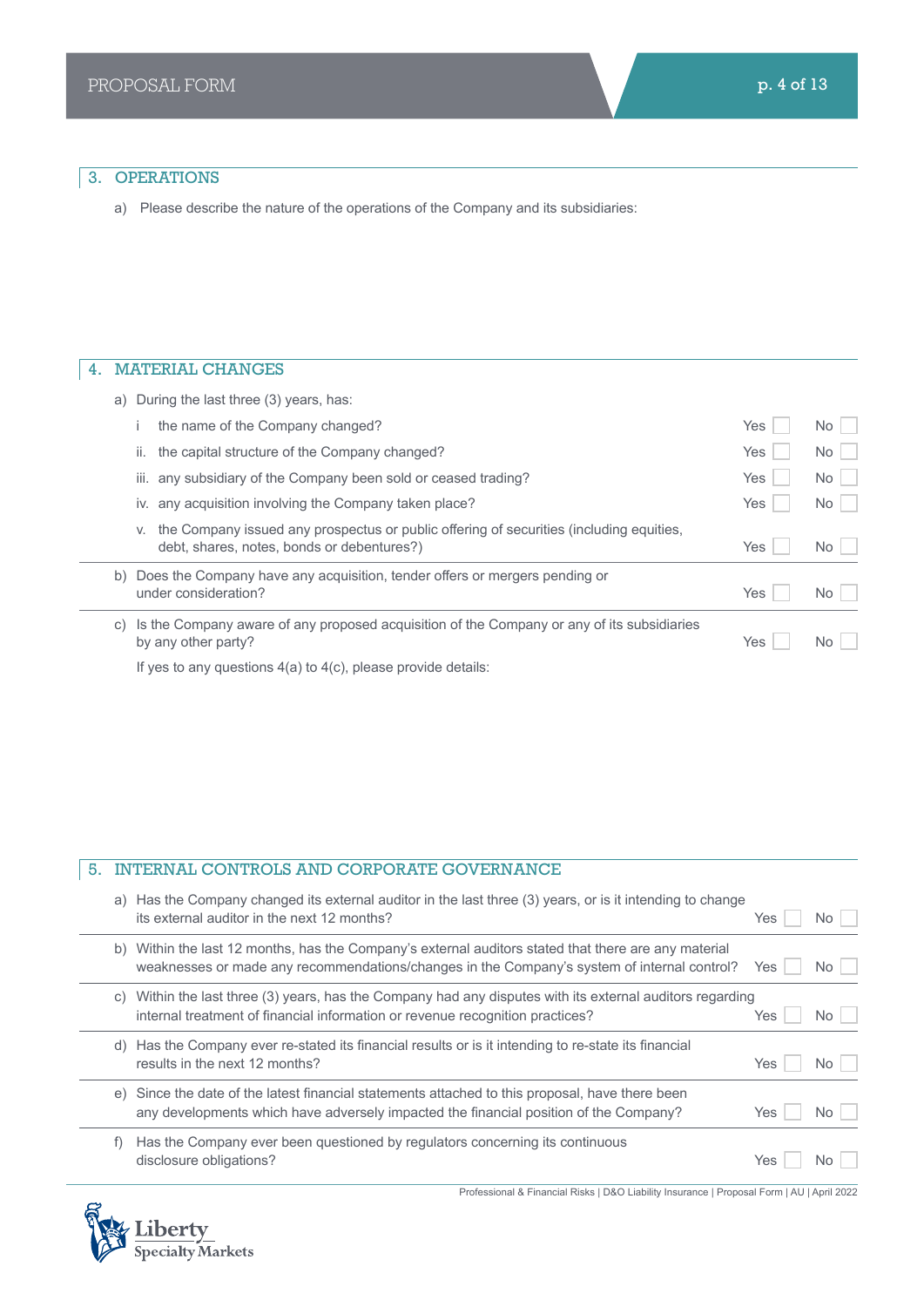| g)        | Within the last 12 months have there been any changes to the board members or structure<br>of the Company's board?                                                                          | Yes | No.       |
|-----------|---------------------------------------------------------------------------------------------------------------------------------------------------------------------------------------------|-----|-----------|
|           | If yes to any questions $5(a)$ to $5(g)$ , please provide details:                                                                                                                          |     |           |
|           |                                                                                                                                                                                             |     |           |
|           |                                                                                                                                                                                             |     |           |
|           |                                                                                                                                                                                             |     |           |
|           |                                                                                                                                                                                             |     |           |
|           |                                                                                                                                                                                             |     |           |
|           |                                                                                                                                                                                             |     |           |
|           | h) Does the Company have in place policies with respect to directors and officers trading in the                                                                                            |     |           |
|           | Company's securities?                                                                                                                                                                       | Yes | <b>No</b> |
| $\vert$ ) | If the Company is listed on a stock exchange, does the Company meet the required<br>corporate governance standards and/or best practice recommendations concerning<br>corporate governance? | Yes | No.       |
|           | If no to question $5(h)$ or $5(i)$ , please provide details:                                                                                                                                |     |           |
|           |                                                                                                                                                                                             |     |           |
|           |                                                                                                                                                                                             |     |           |
|           |                                                                                                                                                                                             |     |           |
|           |                                                                                                                                                                                             |     |           |
|           |                                                                                                                                                                                             |     |           |
|           |                                                                                                                                                                                             |     |           |
|           |                                                                                                                                                                                             |     |           |
|           |                                                                                                                                                                                             |     |           |

| 6. USA EXPOSURES                                                                               |       |      |
|------------------------------------------------------------------------------------------------|-------|------|
| a) Is cover required for USA operations or activities?                                         | Yes I | No I |
| If yes, please complete questions $6(a)(i)$ to $6(a)(vi)$ below. If no, proceed to question 7. |       |      |
| Does the Company have any subsidiaries or business operations in the USA?                      | Yes ' | No l |
| If yes, please list these subsidiaries and their business operations:                          |       |      |

ii. Does the Company have any equity interest in any USA based businesses or operations? Yes  $\Box$  No  $\Box$ If yes, please provide further details including the name of the entity and the Company's equity interest below:

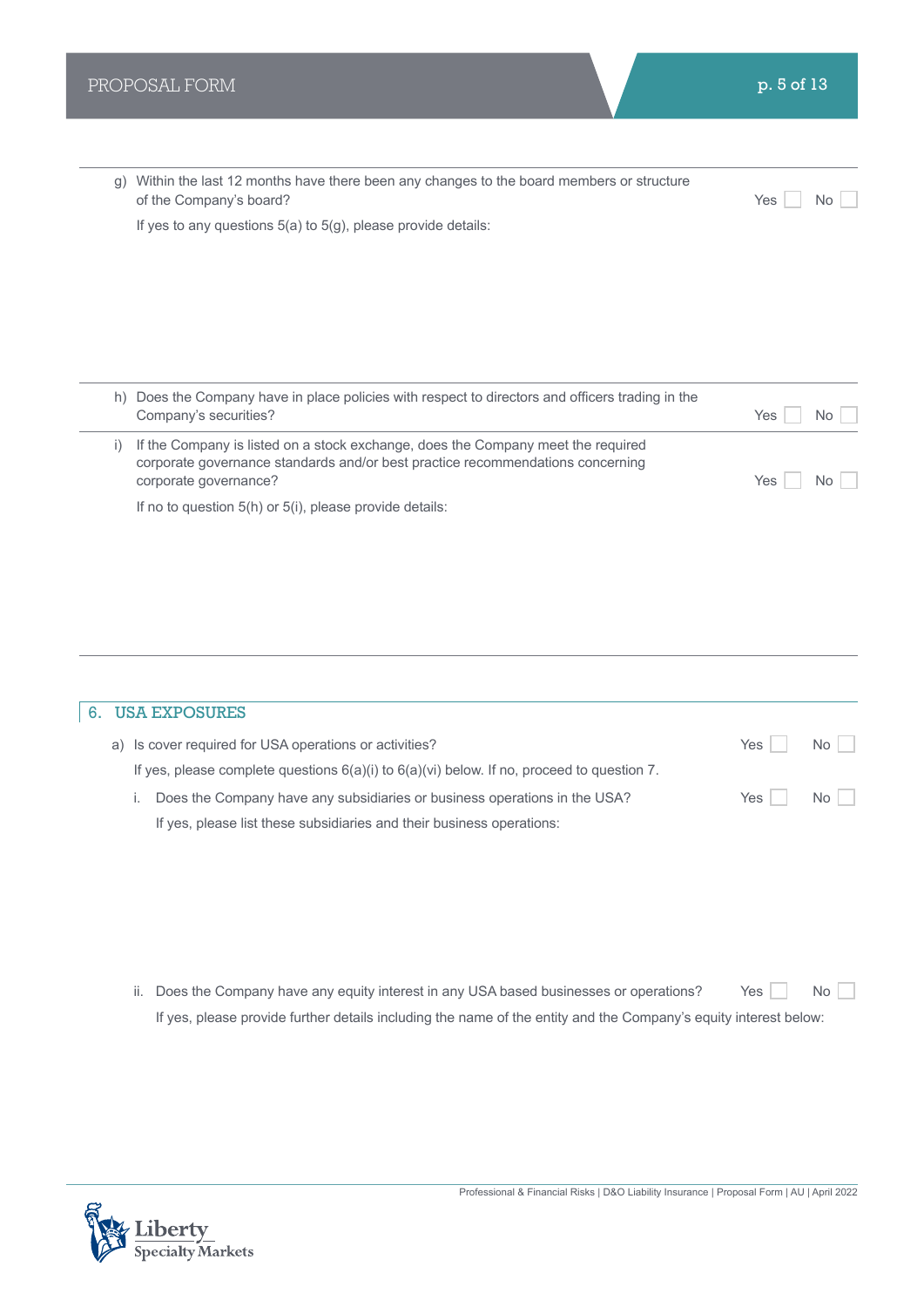| iii. Please state for the Company and all of its subsidiaries:                    |      |     |     |
|-----------------------------------------------------------------------------------|------|-----|-----|
| a. Total gross assets in the USA                                                  | US\$ |     |     |
| b. Total gross turnover derived from business operations in the USA               | US\$ |     |     |
| c. Total number of employees located in the USA                                   |      |     |     |
| iv. Does the Company or any of its subsidiaries have any USA securities listings? |      | Yes | No. |
| If yes, please provide details:                                                   |      |     |     |

| Does the Company or any of its subsidiaries have any American Depositary Receipts (ADR's)<br>V.<br>on issue? | Yes | No.           |
|--------------------------------------------------------------------------------------------------------------|-----|---------------|
| If yes, please provide the following details:                                                                |     |               |
| a. What was the commencement date of the ADR program?                                                        |     |               |
| b. What is the level of the ADR program (I, II, III or s144)?                                                |     |               |
| c. How many ADR's are currently on issue?                                                                    |     |               |
| d. What size is the ADR program in terms of current market capitalisation?                                   |     |               |
| e. What is the ratio of ADR's to ordinary shares?                                                            |     |               |
| f. Please list the three (3) largest holders of ADR's and their respective shareholdings:                    |     |               |
|                                                                                                              |     | $\%$          |
|                                                                                                              |     | $\%$          |
|                                                                                                              |     | $\frac{0}{0}$ |
| vi. Does the Company have any other USA securities on issue including any debt instruments?                  | Yes | No.           |

vi. Does the Company have any other USA securities on issue including any debt instruments?  $Y$ es  $\Box$  No If yes, please provide details including the nature of those securities and the number in US\$ on issue:

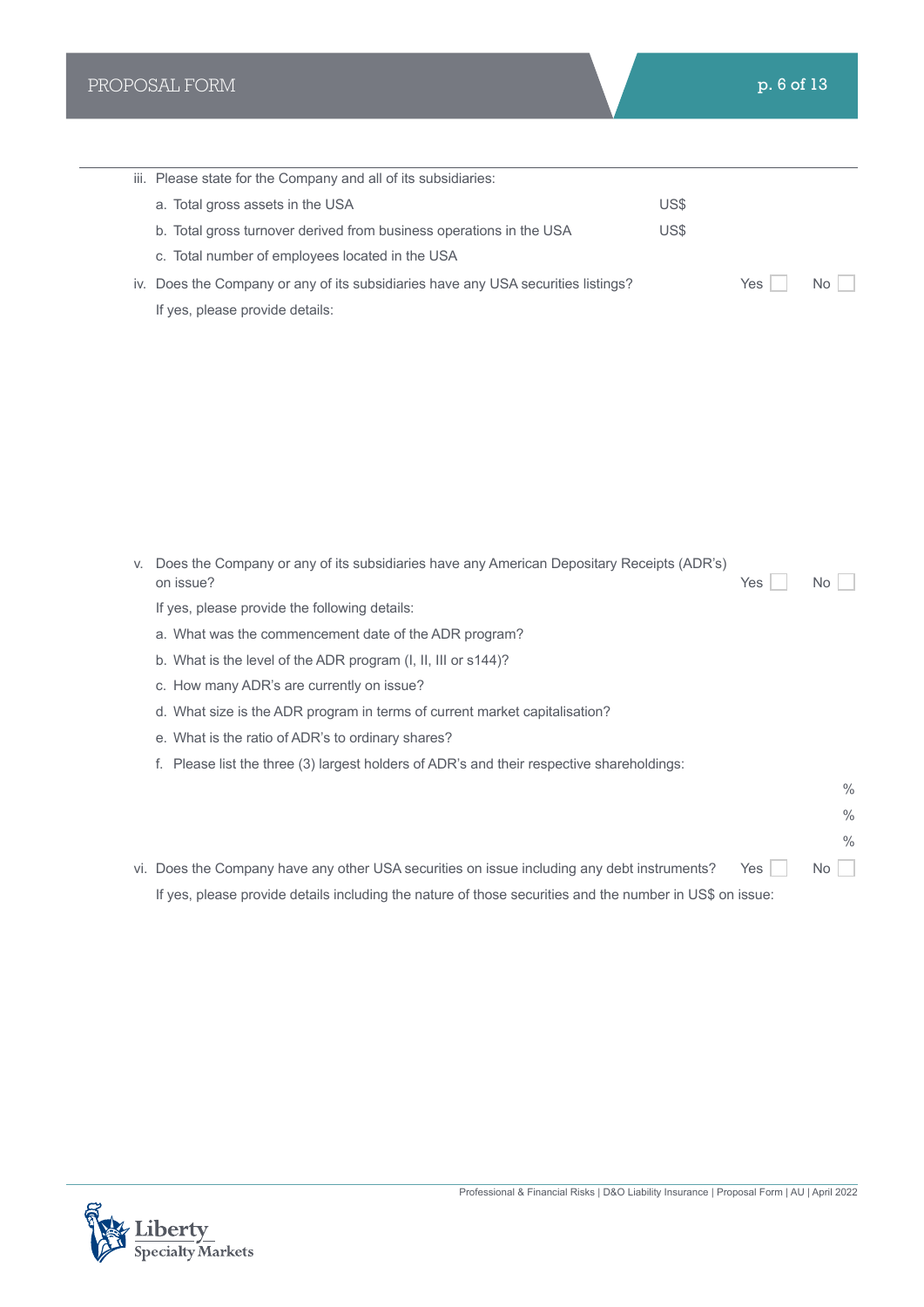|    | <b>COMPANY SECURITIES LIABILITY</b>                                                                                                                               |            |                 |
|----|-------------------------------------------------------------------------------------------------------------------------------------------------------------------|------------|-----------------|
| a) | Would you like the policy to provide cover for the Company for its own liability as a result of<br>claims made against it by holders of the Company's securities? | Yes        | No l            |
|    | If yes, please answer the following questions:                                                                                                                    |            |                 |
|    | Is the Company aware of any facts which might give rise to a securities claim being made<br>against the Company?                                                  | Yes        | No <sub>1</sub> |
|    | ii. Has there ever been, or is there now pending, any securities claim against the Company?                                                                       | <b>Yes</b> | No l            |
|    | If yes, please provide details of the claim including the claimant, current status, amounts<br>paid and insurer reserve amounts:                                  |            |                 |
|    |                                                                                                                                                                   |            |                 |

# 8. APPOINTMENT OF LEGAL REPRESENTATION

| a) Do you require the Defence Select option to be included?                                                                                   | Yes $ $ | No |
|-----------------------------------------------------------------------------------------------------------------------------------------------|---------|----|
| If Defence Select is included this gives you the right to appoint any non-panel law firm to<br>conduct the defence and settlement of a claim. |         |    |
| If yes, please provide details of all law firms on retainer and their agreed rates:                                                           |         |    |

# 9. TRADE AND ECONOMIC SANCTIONS

| a) Does the Company, any of its subsidiaries or any of their directors, officers or employees have |
|----------------------------------------------------------------------------------------------------|
| any operations or dealings, including outside directorship positions, in a jurisdiction which is   |
| subject to any sanction, prohibition or restriction under United Nations resolutions or the trade  |
| or economic sanctions, laws or regulations of Australia, the European Union, United Kingdom,       |
| United States of America or other applicable jurisdiction?                                         |
|                                                                                                    |

 $Yes \Box \qquad No \Box$ 

If yes, please provide details:

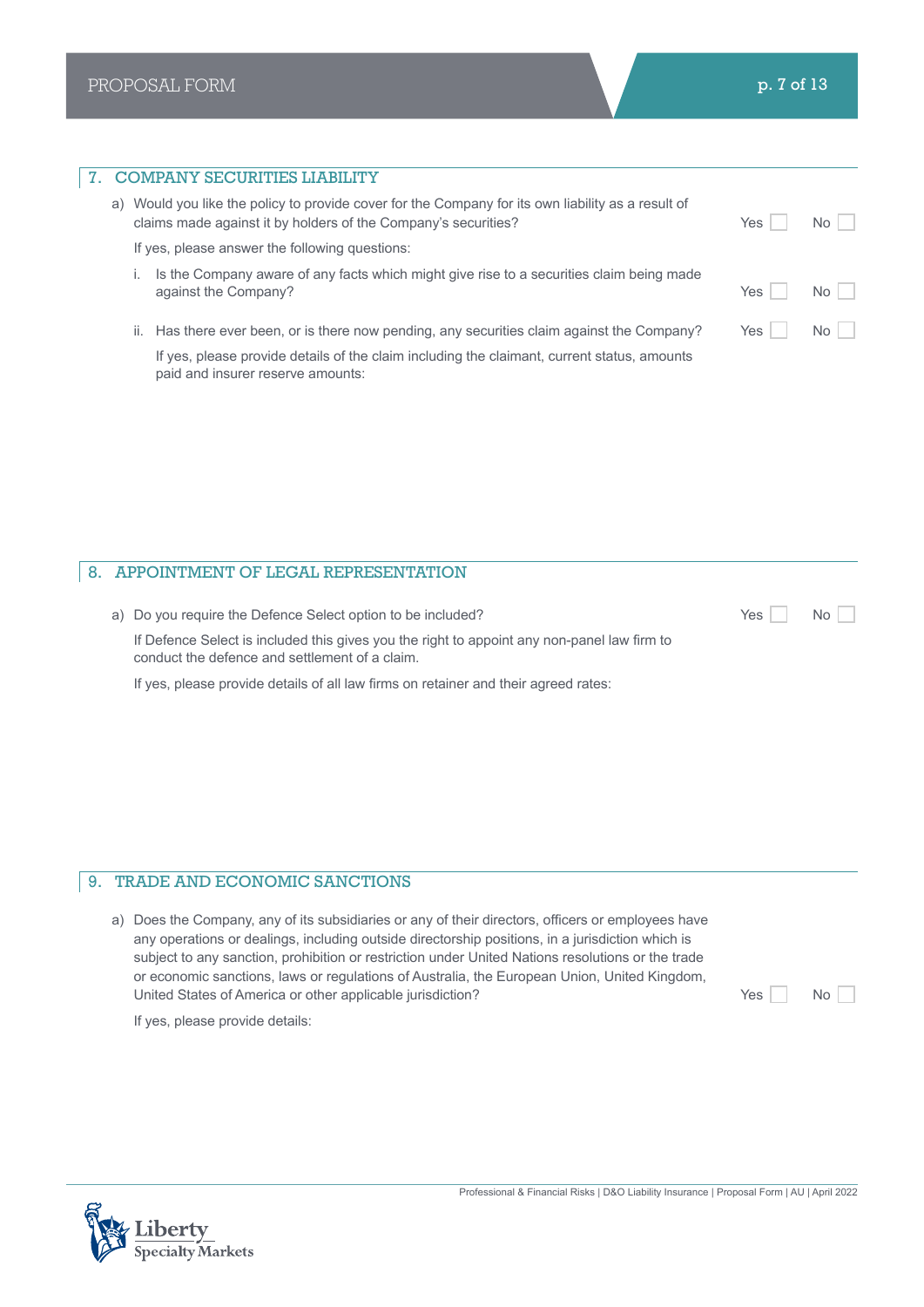# 10. CLAIM HISTORY

Please note that questions 10(a) to 10(c) relate to all parties seeking cover under this insurance policy and enquiries should be made of all those parties prior to answering these questions.

| a) Has there ever been, or is there now pending, any claim against any director or officer<br>in their capacity as a director or officer of the Company or any of its subsidiaries?                                                                                                                                                    | Yes  | NΩ  |
|----------------------------------------------------------------------------------------------------------------------------------------------------------------------------------------------------------------------------------------------------------------------------------------------------------------------------------------|------|-----|
| b) Is the Company, any of its subsidiaries or any of their directors or officers aware of<br>any facts which might give rise to a claim being made against any director or officer in<br>their capacity as director or officer of the Company or any of its subsidiaries?                                                              | Yes. | NΩ  |
| c) Have any of the directors, officers or employees of the Company or any of its<br>subsidiaries ever been the subject of any disciplinary proceedings?<br>$10 \ldots$ and $10 \ldots$ and $10 \ldots$ and $10 \ldots$ and $10 \ldots$ and $10 \ldots$ and $10 \ldots$ and $10 \ldots$ and $10 \ldots$ and $10 \ldots$ and $10 \ldots$ | Yes  | No. |

If yes to any of the questions 10(a) to 10(c), please provide further details of the claim including the claimant, current status, amounts paid and insurer reserve amounts in the space provided below:

# 11. INSURANCE HISTORY

a) Please detail the Directors & Officers Liability insurance currently purchased by the Company: Insurer

|    | Policy period                                                      | Policy limit \$                                                                                                                                                                                                                                                                           | Excess \$ |      |  |
|----|--------------------------------------------------------------------|-------------------------------------------------------------------------------------------------------------------------------------------------------------------------------------------------------------------------------------------------------------------------------------------|-----------|------|--|
|    | Directors & Officers Liability policy held by the Company?         | b) Has the Company ever had any special terms or conditions imposed on any                                                                                                                                                                                                                |           | Yes. |  |
| C) | non-disclosure, misrepresentation or breach of a policy provision? | Has the Company or any directors and officers ever had any entitlement to<br>indemnity under any insurance policy denied or otherwise affected, due to                                                                                                                                    |           | Yes  |  |
|    |                                                                    | d) Has any insurer ever refused to provide terms or offer renewal terms to the Company<br>or has any insurance held by the Company ever been avoided or cancelled by an insurer?<br>If yes to any of the questions 11(b) to 11(d), please provide further information in the space below: |           | Yes  |  |

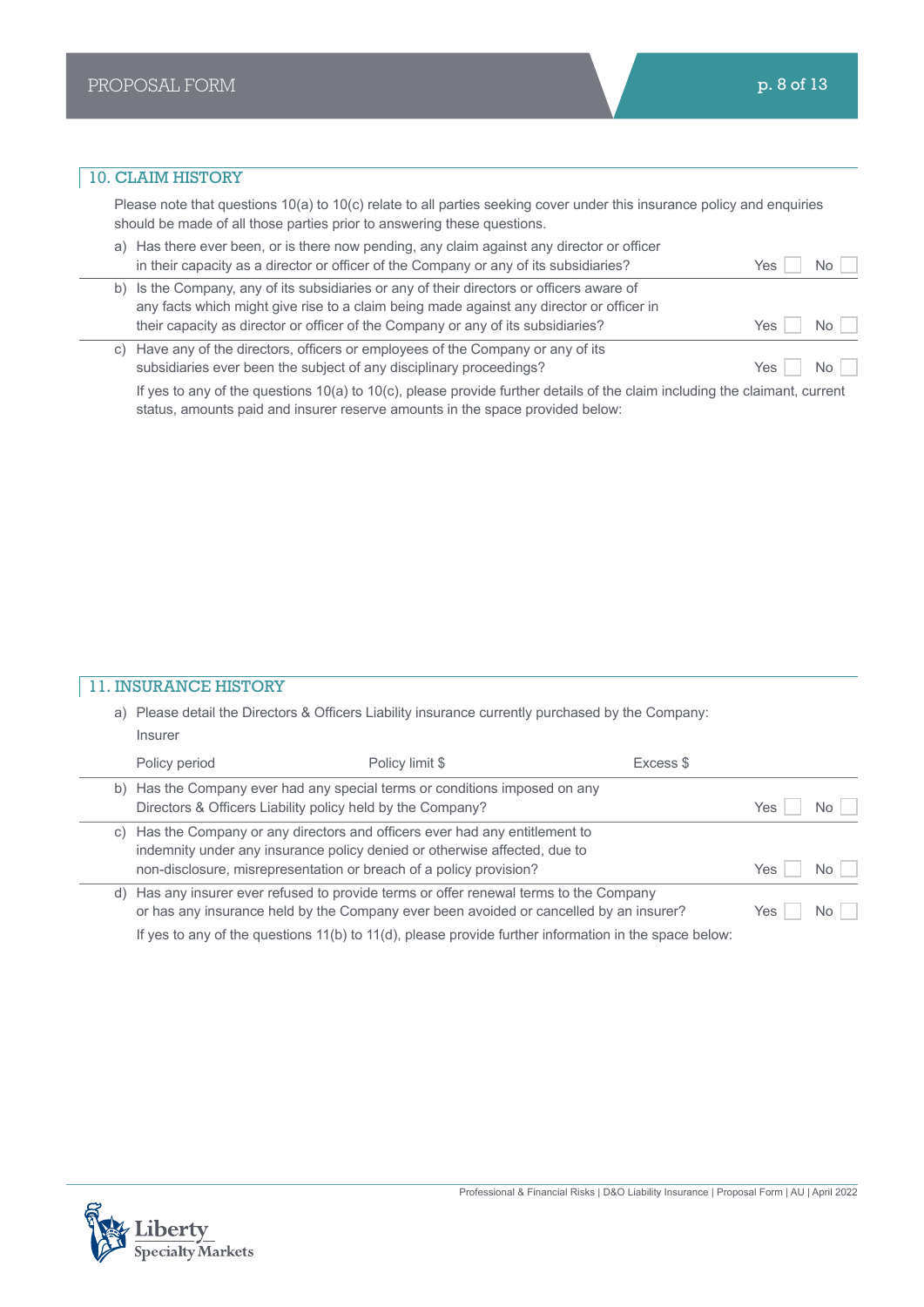## 12. LIMIT OF LIABILITY

|           | a) Limit of liability sought: |          | b) Excess sought: |  |  |
|-----------|-------------------------------|----------|-------------------|--|--|
| i. Si     |                               | i. Si    |                   |  |  |
| ii. S     |                               | $ii.$ \$ |                   |  |  |
| $iii.$ \$ |                               | iii. S   |                   |  |  |

### 13. OUTSIDE DIRECTORSHIP LIABILITY

a) The policy provides cover for Insured persons who, at the request of the Company, act as a director or officer of an outside entity.

Please complete the Outside Directorships Addendum attached to this proposal.

# 14. OPTIONAL EXTENSIONS a) **Company Employment Practices Liability** Would you like the policy to be extended to provide cover for claims made against the Company for employment related claims? No wave a set of the set of the set of the set of the No was not the No If yes, please answer the following questions: i. Does the Company have formal written employment procedures (e.g. HR manual which addresses discriminatory sexual harassment or terminations) which is issued to all employees? No work and the set of the set of the set of the set of the set of the set of the set of the set of the set of the set of the set of the set of the set of the set of the set of the set of the set o ii. Please list the number of retrenchments that have occurred over the last 12 months and please advise if any are expected over the next 12 months: iii. Does the Company have a policy on how employee personal information is collected and handled? and handled? Note a set of the set of the set of the set of the set of the set of the set of the set of the set of the set of the set of the set of the set of the set of the set of the set of the set of the set of the set If no, please explain why: iv. Does the Company use outside employment counsel for employment advice?  $Yes$   $\Box$  No If no, how is this function handled?

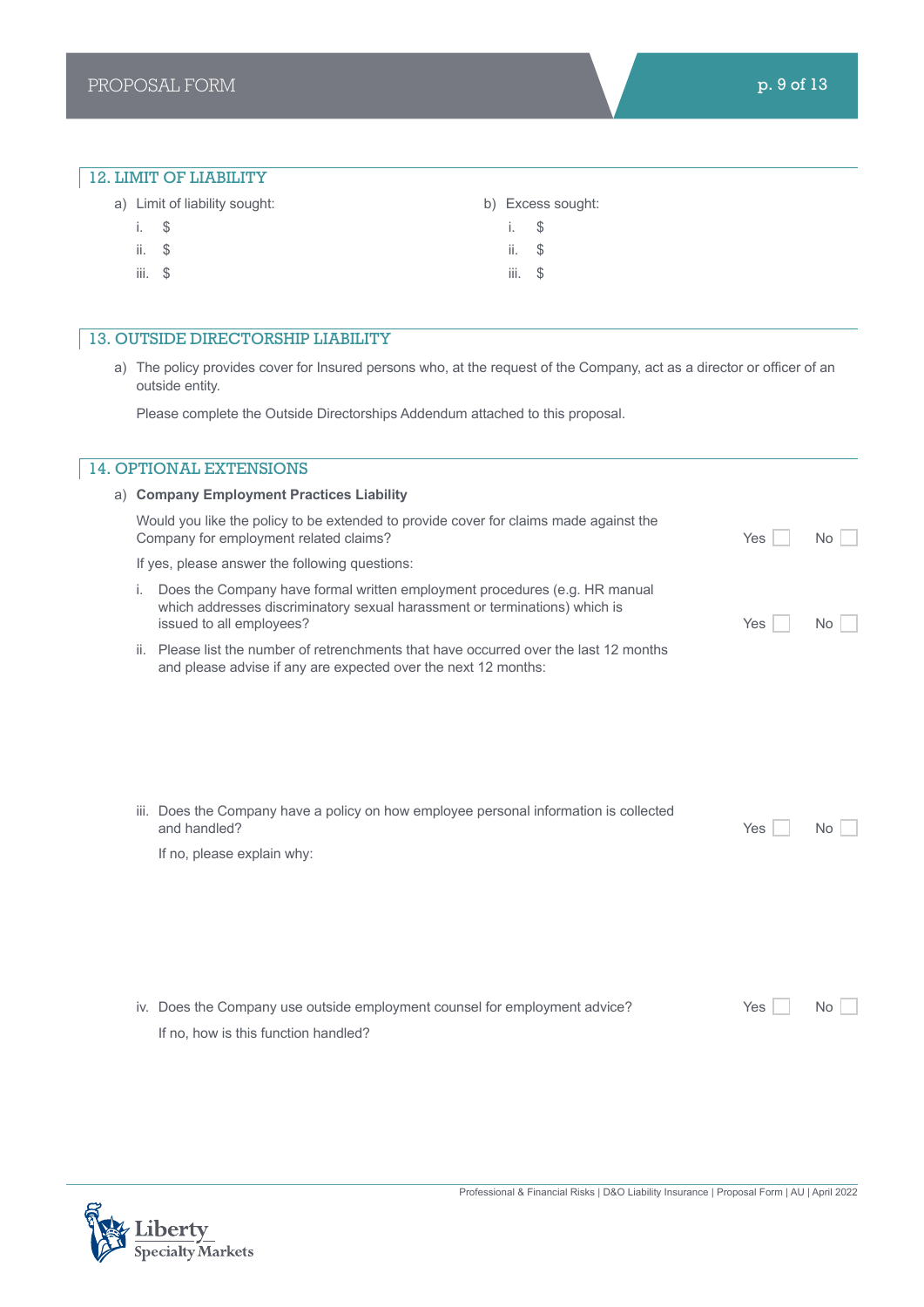|    |                               |                                   |           | v. Does the Company have a written employment contract with any employee?                                                                                                                                                             |           |            |                                                                                                                                                                                                                                                        | Yes       | No       |
|----|-------------------------------|-----------------------------------|-----------|---------------------------------------------------------------------------------------------------------------------------------------------------------------------------------------------------------------------------------------|-----------|------------|--------------------------------------------------------------------------------------------------------------------------------------------------------------------------------------------------------------------------------------------------------|-----------|----------|
|    | If yes, how many              |                                   |           |                                                                                                                                                                                                                                       |           |            |                                                                                                                                                                                                                                                        |           |          |
|    |                               | bullying or harassment claims?    |           | vi. Does the Company have a grievance procedure for dealing with discrimination,                                                                                                                                                      |           |            |                                                                                                                                                                                                                                                        | Yes       | No       |
|    |                               |                                   |           | vii. Does the Company have a written progressive disciplinary program?                                                                                                                                                                |           |            |                                                                                                                                                                                                                                                        | Yes       | No.      |
|    |                               |                                   |           | b) Company Employment Practices Liability Claims History                                                                                                                                                                              |           |            |                                                                                                                                                                                                                                                        |           |          |
| İ. |                               |                                   |           | Has there ever been or is there now pending, any claim against the Company,<br>any of its subsidiaries or any of their directors or officers relating to employment?                                                                  |           |            |                                                                                                                                                                                                                                                        | Yes       | No.      |
|    |                               |                                   |           | order, decree, judgment or conciliation agreement relating to employment?                                                                                                                                                             |           |            | ii. Is the Company or any of its subsidiaries presently subject to any judicial or administrative                                                                                                                                                      | Yes       | No.      |
|    |                               | If yes, please attach a copy.     |           |                                                                                                                                                                                                                                       |           |            |                                                                                                                                                                                                                                                        |           |          |
|    |                               |                                   |           | iii. Is the Company, any of its subsidiaries or any of their directors or officers aware of any<br>facts which might give rise to an employment practices claim?                                                                      |           |            |                                                                                                                                                                                                                                                        | Yes       | No.      |
|    |                               | If yes, please provide details:   |           |                                                                                                                                                                                                                                       |           |            |                                                                                                                                                                                                                                                        |           |          |
| İ. |                               | c) Backdated Continuous Cover     |           | Would you like the policy to be extended to provide continuous cover for facts that<br>could have been notified under a previous policy not issued or co-insured by Liberty?<br>If yes, please provide a copy of the previous policy. |           |            |                                                                                                                                                                                                                                                        | Yes       | No.      |
|    |                               |                                   |           |                                                                                                                                                                                                                                       |           |            |                                                                                                                                                                                                                                                        |           |          |
|    | <b>15. STAMP DUTY AND TAX</b> |                                   |           |                                                                                                                                                                                                                                       |           |            |                                                                                                                                                                                                                                                        |           |          |
|    |                               |                                   |           | stamp duty on risks that 1) occur within or partly within NSW or 2) cover NSW property.                                                                                                                                               |           |            | Important: Please be aware that unless Liberty or its agents receive a small business declaration from you, in accordance<br>with CH 8, Pt 5A of the Duties Act 1997 (NSW) at the time of entering into the contract of insurance, Liberty will charge |           |          |
|    |                               |                                   |           | a) Please provide a breakdown of staff numbers by State, including all directors and officers                                                                                                                                         |           |            |                                                                                                                                                                                                                                                        |           |          |
|    | <b>ACT</b>                    | <b>NSW</b>                        | <b>NT</b> | QLD                                                                                                                                                                                                                                   | <b>SA</b> | <b>TAS</b> | VIC                                                                                                                                                                                                                                                    | <b>WA</b> | Overseas |
|    |                               |                                   |           | b) Does the Company intend to claim an input tax credit for the proposed policy premium?                                                                                                                                              |           |            |                                                                                                                                                                                                                                                        | Yes       | No       |
|    |                               |                                   |           | If yes, what percentage of an input tax credit is being claimed?                                                                                                                                                                      |           |            |                                                                                                                                                                                                                                                        |           | $\%$     |
|    |                               |                                   |           |                                                                                                                                                                                                                                       |           |            |                                                                                                                                                                                                                                                        |           |          |
|    |                               |                                   |           |                                                                                                                                                                                                                                       |           |            |                                                                                                                                                                                                                                                        |           |          |
|    |                               | <b>16. ADDITIONAL INFORMATION</b> |           |                                                                                                                                                                                                                                       |           |            |                                                                                                                                                                                                                                                        |           |          |

Have you answered all questions fully and remembered to attach the following? Yes Yes No The Company's latest audited financial statements or annual report.



Professional & Financial Risks | D&O Liability Insurance | Proposal Form | AU | April 2022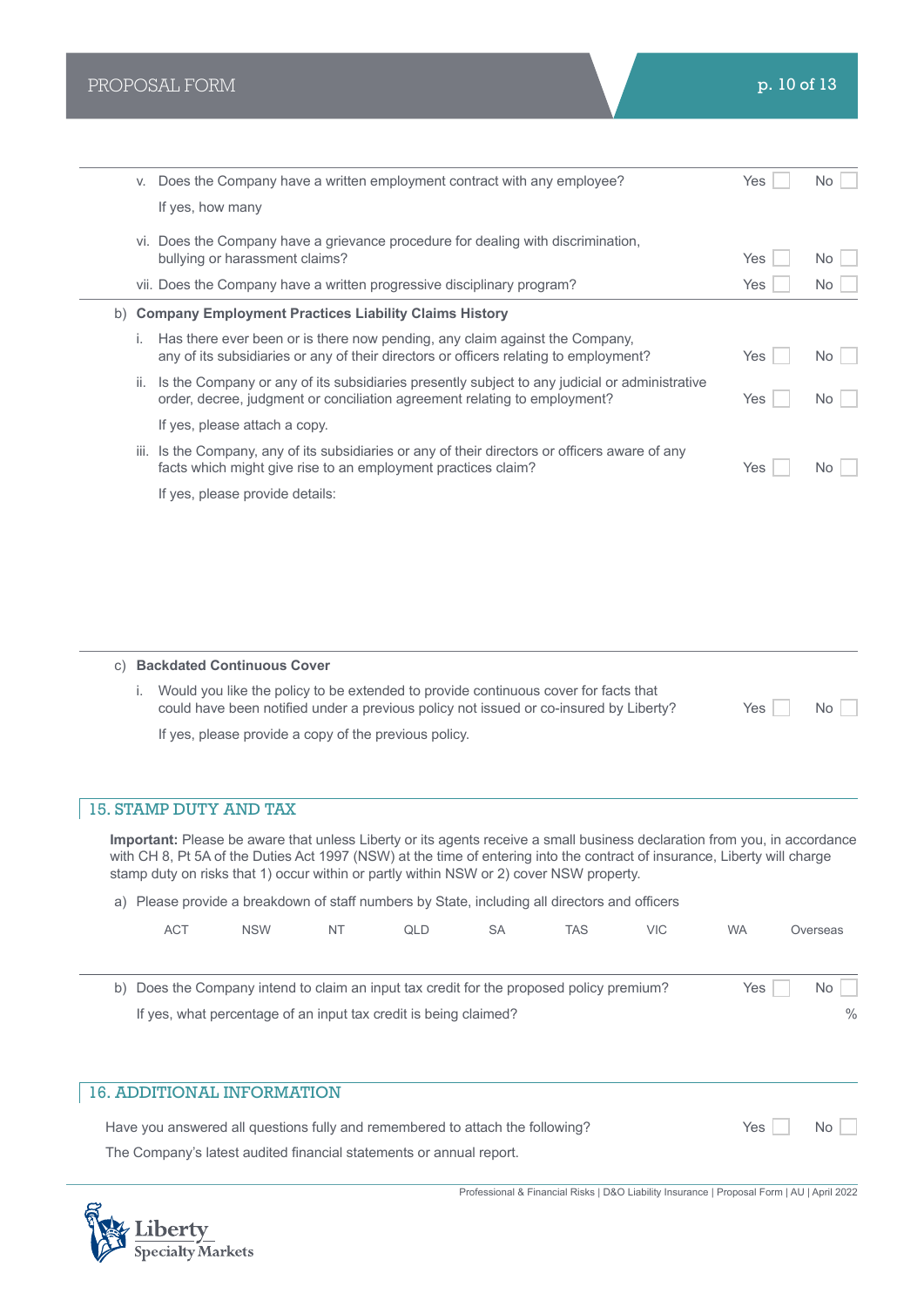# 17. DECLARATION

We, the undersigned, declare and acknowledge:

- that we are, after enquiry, authorised by all persons and entities seeking insurance, to make this proposal
- that after enquiry, all information supplied in this proposal and any supporting documents attached to this proposal or supplied separately, is true and correct and that until a Contract of Insurance is entered into, we are obliged to inform Liberty Specialty Markets of any changes to any information supplied or of any new information that is relevant
- that we understand Liberty Specialty Markets relies on the accuracy of the information and documentation supplied proposing for this insurance
- that if a Contract of Insurance is entered into, all information and documentation supplied in proposing for this insurance will be incorporated into and form part of such Contract of Insurance
- that we have read and understood the Important Notices which form part of this proposal
- that we understand that no insurance is in force until a contract of insurance is entered into, which is upon the Proposers' acceptance of an offer by Liberty Specialty Markets, if any
- **that the proposed Insured is a small business with a turnover of less than AU\$2 million in the last financial year. Note that if 'no' is selected or this question is left blank, Liberty will charge stamp duty on risks that 1) occur within or partly within NSW or 2) cover NSW property.** No **not cover NSW property.** No **not cover NSW property.**

To be signed by the chairperson and an executive officer.

| Signature           |      |  |
|---------------------|------|--|
| Name (please print) |      |  |
| Title: Chairperson  | Date |  |

| Signature                |      |  |  |  |  |  |
|--------------------------|------|--|--|--|--|--|
| Name (please print)      |      |  |  |  |  |  |
| Title: Executive Officer | Date |  |  |  |  |  |

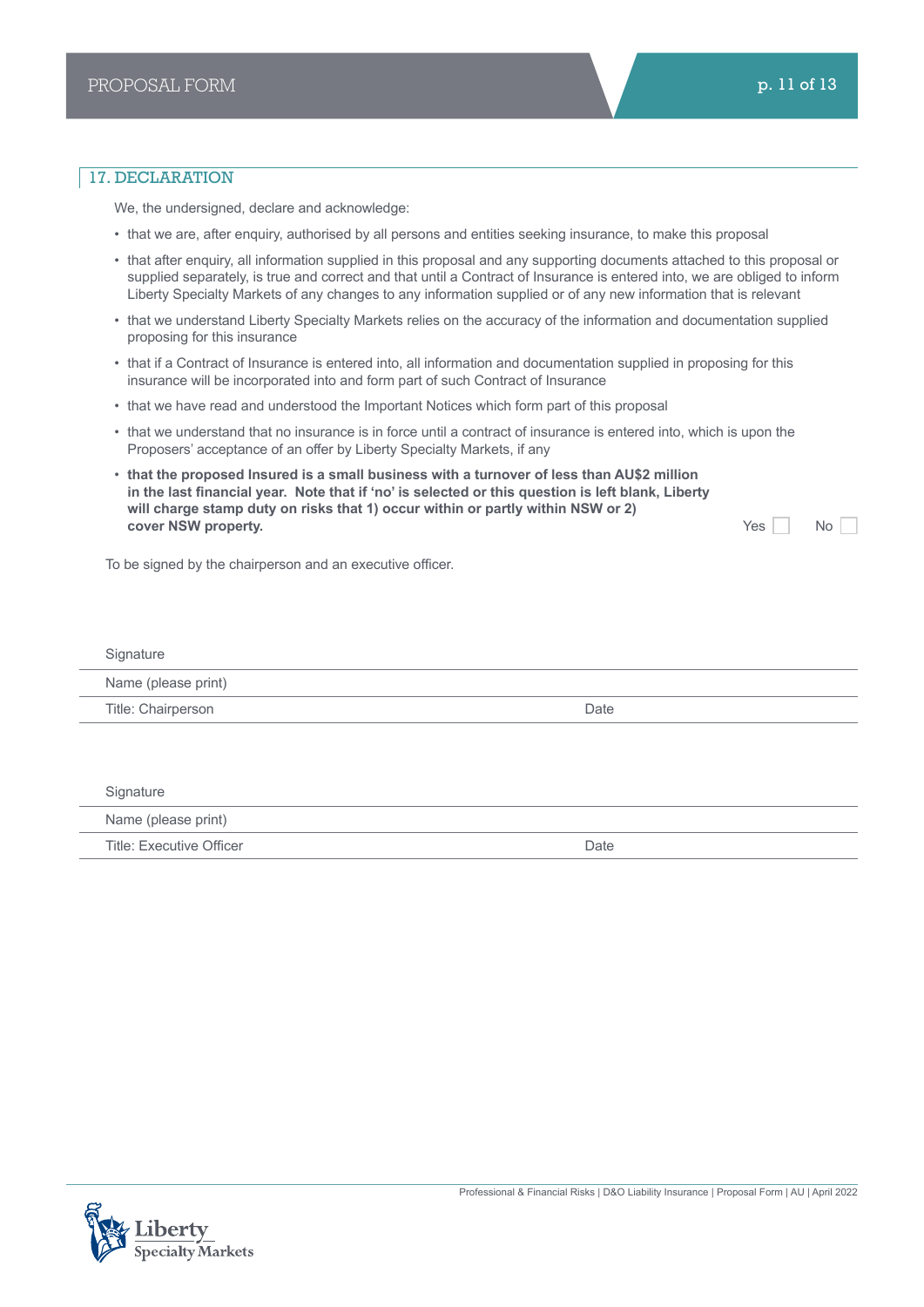#### **Privacy Notice**

Liberty Specialty Markets is a trading name of Liberty Mutual Insurance Company, Australia Branch (ABN 61 086 083 605) incorporated in Massachusetts, USA (the liability of members is limited) (Liberty). It is a member of Boston-based Liberty Mutual Group. Liberty Australia's head office contact details are:

Address: Locked Bag 18, Royal Exchange NSW 1225, Australia Phone: +61 2 8298 5800

Liberty is bound by the Privacy Act 1988 (Cth) and its associated Australian Privacy Principles when it collects and handles your personal information.

Liberty collects personal information, including from insurance brokers, in order to provide its services and products, manage claims and for purposes ancillary to its business. Liberty passes it to third parties involved in this process such as Liberty's related companies, reinsurers, agents, loss adjusters and other service providers. We may store your information with third party cloud or other types of networked or electronic storage providers. Third parties may be located locally or overseas in the United States, Canada, United Kingdom, Singapore, Hong Kong and Malaysia. Your information may be transferred to countries without comparable privacy laws if it is reasonably necessary to provide you with the products or services you seek from Liberty. If you do not provide the personal information Liberty or other relevant third parties require to offer you specific products or services, Liberty may not be able to provide the appropriate type or level of service.

If you wish to gain access to or correct your personal information, make a privacy complaint, or if you have any query about how Liberty collects or handles your personal information please write to Liberty's Privacy Officer at the address above or by emailing: **privacy.officer.ap@libertyglobalgroup.com**. To obtain a copy of Liberty's Privacy Policy go to Liberty's website (www.libertyspecialtymarkets.com.au) or request a copy from Liberty's Privacy Officer.

When you give Liberty personal or sensitive information about other individuals, Liberty relies on you to provide its Privacy Notice to them. If you have not done this, you must tell Liberty before you provide the relevant data.